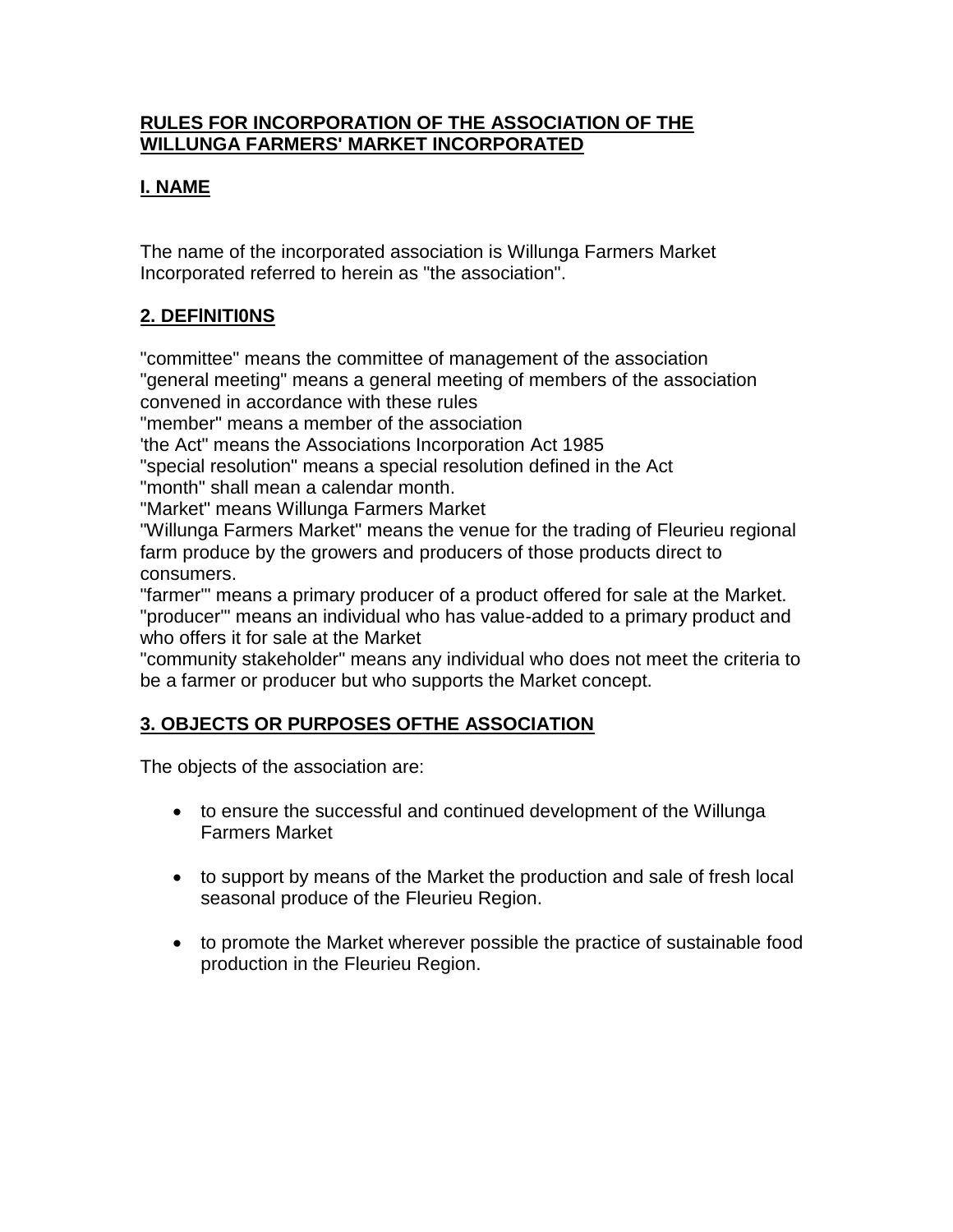## **4. POWERS OF THE ASSOCIATION**

The association shall have all the powers conferred by section 25 of the Act.

## **5. MEMBERSHIP**

**5.1** Types of Membership

Any person who supports the objects of the association and agrees to be bound by its rules and who applies for membership of the association can apply for membership. The application for membership shall be made in writing, signed by the applicant. Upon the acceptance of the application by the committee or its representatives – the staff of the association - and upon payment of the first annual subscription, the applicant shall be a member of the association.

There shall be three categories -

- I. Farmer a primary producer of a product grown in the Fleurieu Region offered for sale at the Market.
- II. Producer an individual who has value added to a product sourced from the Fleurieu Region and who offers it for sale at the Market.
- III. Community Stakeholder- any individual who does not meet the criteria to be a Farmer or Producer member.

## **5.2** Subscriptions

a. The subscription fees for membership shall be such sum, as the members shall determine from time to time in general meeting.

b. The subscription fees shall be payable annually or at such other time as the committee shall determine.

c. Any member whose subscription is outstanding for more than three months after the due date for payment shall cease to be a member of the association, provided always that the committee may reinstate such a person's membership on such terms as it thinks fit.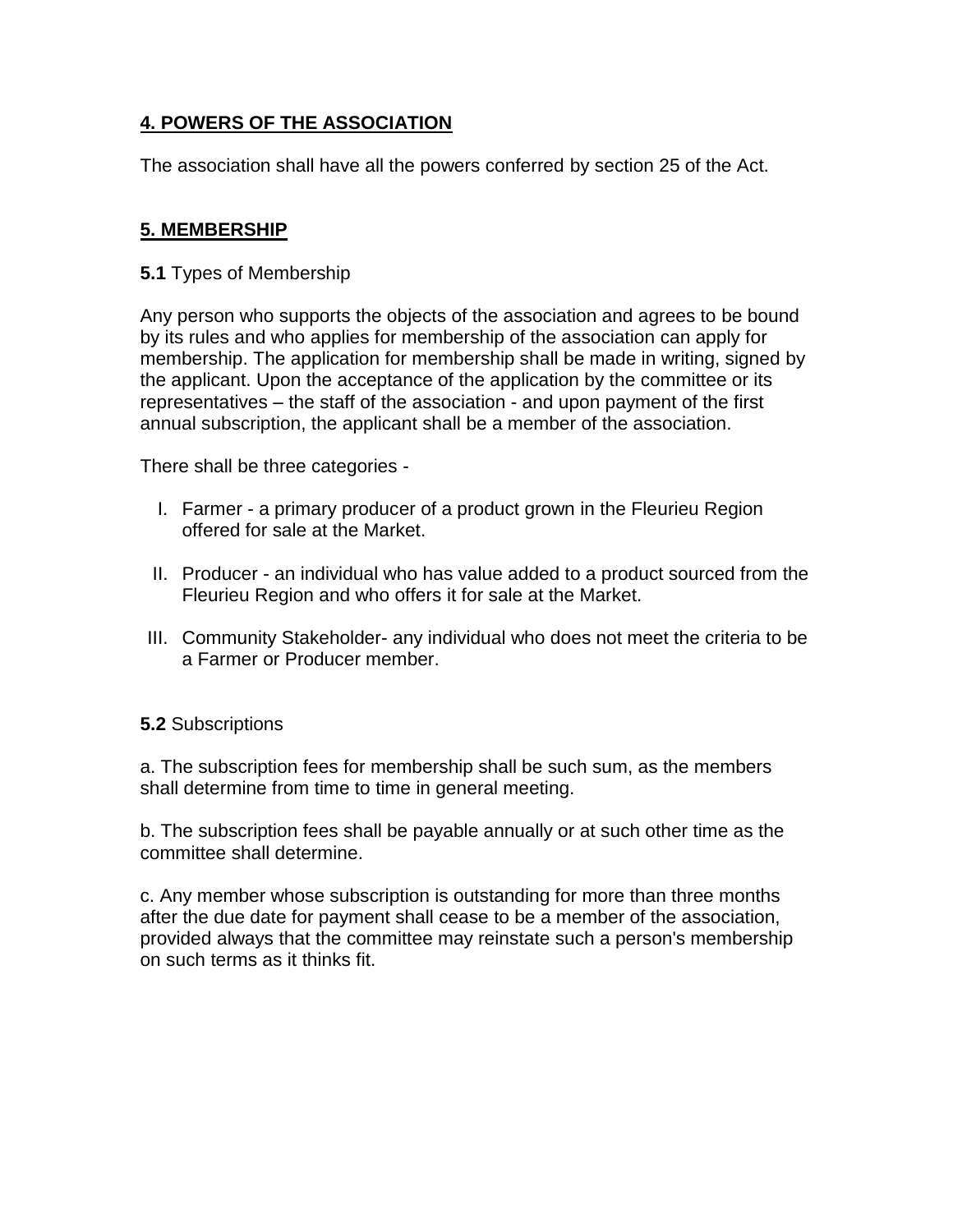#### **5.3** Resignations

A member may resign from membership of the association by giving written notice thereof to the secretary or public officer of the association. Any member so resigning shall be liable for any outstanding subscriptions which may be recovered as a debt due to the association.

#### **5.4** Expulsion of a Member

a. Subject to giving a member an opportunity to be heard or to make a written submission, the committee may resolve to expel a member upon a charge of misconduct detrimental to the interests of the association.

b. Particulars of the charge shall be communicated to the member at least one month before the meeting of the committee at which the matter will be determined.

c. The determination of the committee shall be communicated to the member, and in the event of an adverse determination the member shall, (subject to 5.4d below), cease to be a member 14 days after the committee has communicated its determination to the member.

d. It shall be open to a member to appeal to the association in general meeting against the expulsion. The intention to appeal shall be communicated to the secretary or public officer of the association within 14 days after the determination of the committee has been communicated to the member.

e. In the event of an appeal under 5.4d above, the appellant's membership of the association shall not be terminated unless the determination of the committee to expel the member is upheld by the members of the association in general meeting after the appellant has been heard by the members of the association, and in such event membership will be terminated at the date of the general meeting at which the determination of the committee is upheld.

#### **5.5** Register of Members

A register of members must be kept and contain:

- i) the name and address of each member,
- ii) the date on which each member was admitted to the association; and
- iii) if applicable, the date of, and reason(s) for termination of membership.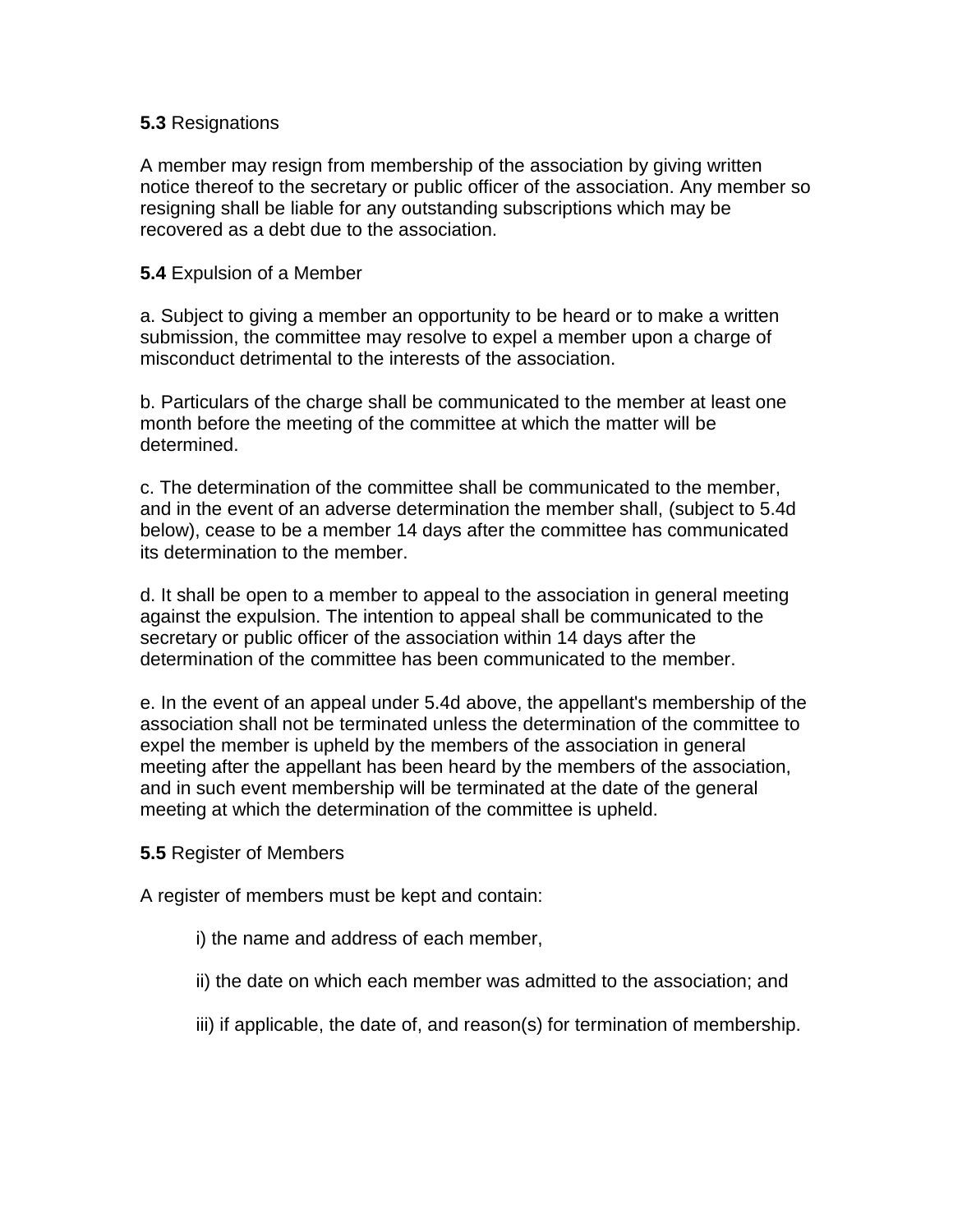#### **6. THE COMMITEE**

#### **6.1** Powers and Duties

a. The affairs of the association shall be managed and controlled by a committee which in addition to any powers and authorities conferred by these rules may exercise all such powers and do all such things as are within the objects of the association, and are not by the Act or by these rules required to be done by the association in general meeting.

b. The committee has the management and control of the funds and other property of the association.

c. The committee shall have authority to interpret the meaning of these rules and any other matter relating to the affairs of the association on which these rules are silent.

d. The committee shall appoint a public officer as required by the Act.

#### **6.2** Appointment

a. The committee shall be comprised of a chairperson, deputy chairperson, secretary, treasurer and five committee members. An ex-officio Minutes Secretary may also be appointed by the Chairperson

b. The committee shall be comprised of not less than 50% of producer and/or farmer stallholder members and no less than 2 community members.

c. The Chairperson of the committee shall be appointed by election every 2 years from amongst the elected committee members at the committee's first meeting after the AGM.

The Chairperson's term is for 2 years.

d. A committee member shall be a natural person.

e. A committee member's term is for 2 years. Each year those members who have served for 2 years shall retire from the committee.

f. A retiring committee member shall be eligible to stand for re-election without nomination. No other person shall be eligible to stand for election unless a member of the association has nominated that person at least 28 days before the meeting by delivering the nomination of that person to the secretary of the association. The nomination shall be signed by the proposer and by the nominee.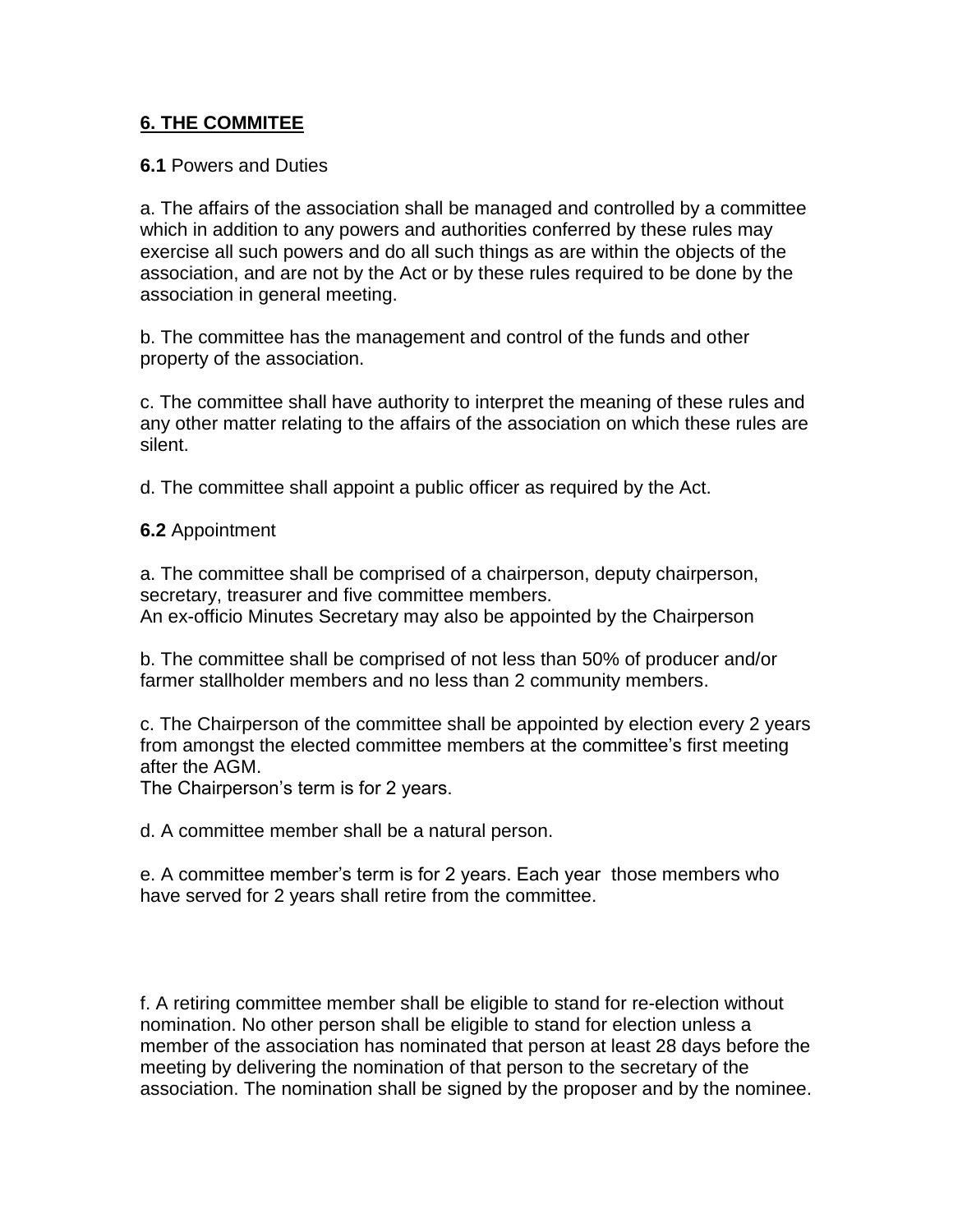g. Notice of all persons seeking election to the committee shall be given to all members of the association with the notice calling the meeting at which the election is to take place.

h. The committee may appoint a person to fill a casual vacancy. and such a committee member shall hold office until the next annual general meeting of the association and shall be eligible for election to the committee without nomination.

**6.3** Proceedings of Committee

a. The committee shall meet together for the dispatch of business at least monthly.

b. The acting chairperson shall chair the meeting in the absence of the chairperson.

c. Questions arising at any meeting of the committee shall be decided by a majority of votes, and in the event of equality of votes the chairperson or acting chairperson shall have a casting vote in addition to a deliberative vote.

d. A quorum for a meeting of the committee shall be one half of the members of the committee plus one.

e. A member of the committee having a direct or indirect pecuniary interest in a contract or proposed contract, with the association must disclose the nature and extent of that interest to the committee as required by the Act, and shall not vote with respect to that contract or proposed contract.

The member of the committee must disclose the nature and extent of his or he $\sim$ interest in the contract at the next annual general meeting of the association

**6.4** Disqualification of Committee Members

The office of a committee member shall become vacant if a committee member is:

- disqualified from being a committee member by the Act;
- expelled as a member under these rules;
- permanently incapacitated by ill health;
- absent without apology from more than four meetings in a financial year or absent from more than 4 consecutive meetings in a financial year;

#### **7. THE SEAL**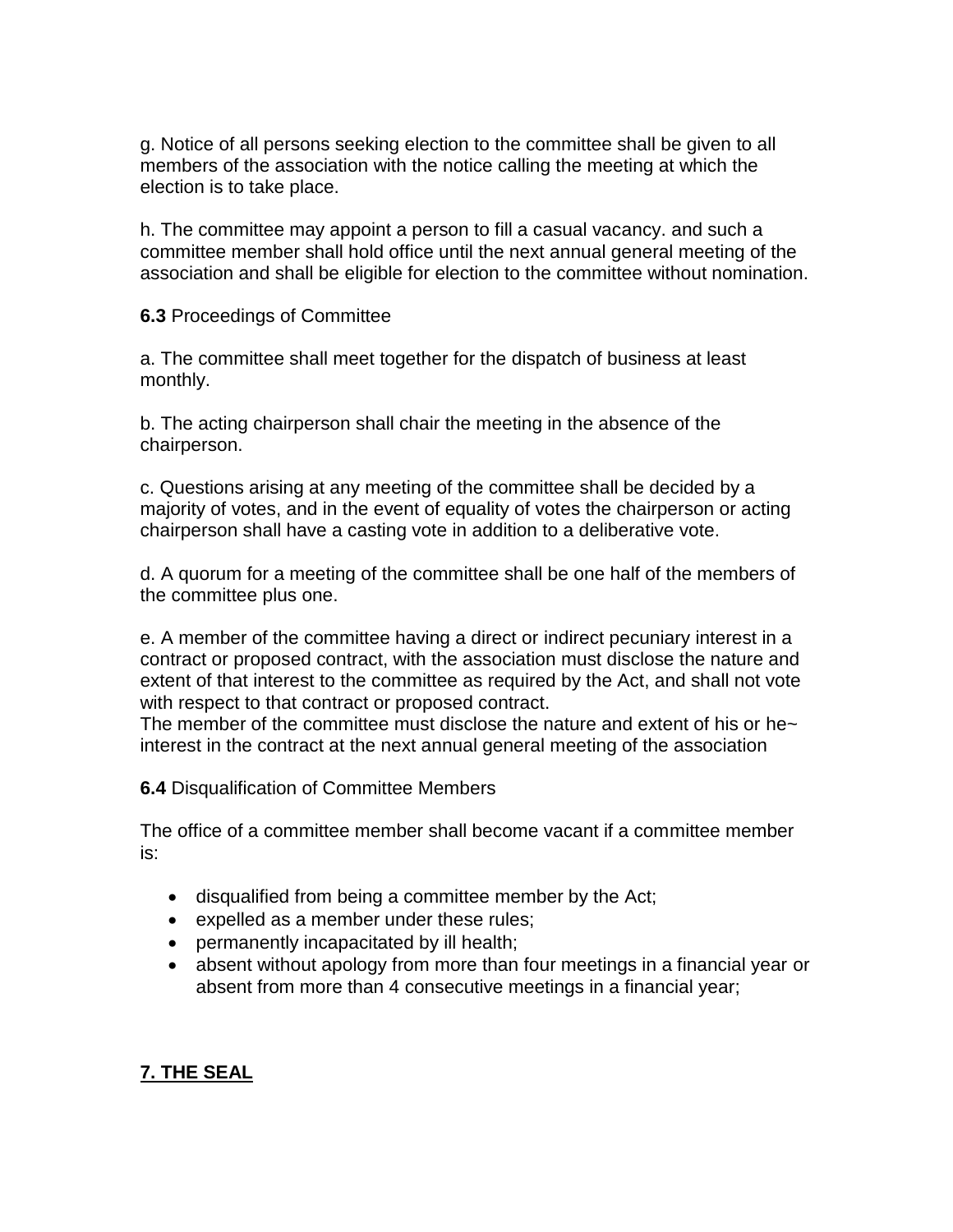The association shall have a common seal upon which its corporate name shall appear in legible characters.

The seal shall not be used without the express authorisation of the committee, and every use of the seal shall be recorded in the minute book of the Association. The affixing of the seal shall be witnessed by the chairperson and secretary.

## **8. GENERAL MEETINGS**

#### **8.1 Annual General Meetings**

a. The committee shall call an annual general meeting in accordance with the Act and these rules.

b. The first annual general meeting shall be held within 18 months after the incorporation of the association, and thereafter within five months after the end of its financial year.

c. The order of the business at the meeting shall be:

i) the confirmation of the minutes of the previous annual general meeting and of any special general meeting held since that meeting ii) the consideration of the accounts and reports of the committee and the auditor's report (if auditor's report is required) iii) the election of committee members iv) the appointment of auditors (if required - see rule 11.5) v) any other business requiring consideration by the association in general meeting.

## **8.2 Special General Meetings**

a. The committee may call a special general meeting of the association at any time.

b. Upon a requisition in writing of not less than 20% of the total number of members of the association, the committee shall within one month of the receipt of the requisition, convene a special general meeting for the purpose specified in the requisition.

c. Every requisition for a special general meeting shall be signed by the relevant members and shall state the purpose of the meeting.

d. If a special general meeting is not convened within one month, as required by 8.2b above, the requisitionists or at least 50% of their number, may convene a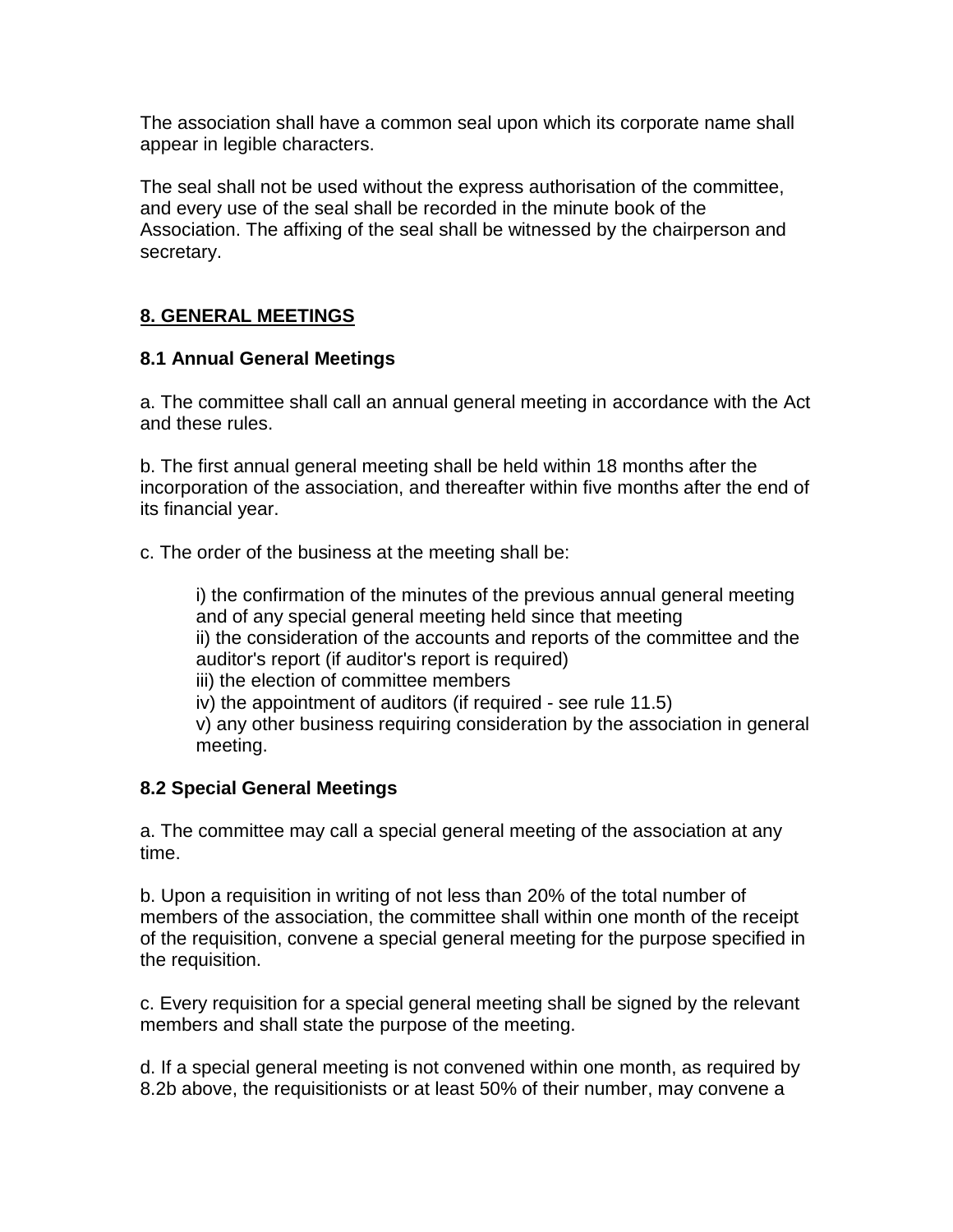special general meeting. Such a meeting shall be convened in the same manner as nearly as practical as a meeting convened by the committee, and for this purpose the committee shall ensure that the requisitionists are supplied free of charge with particulars of the members entitled to receive a notice of meeting. The reasonable expenses of convening and conducting such a meeting shall be borne by the association.

#### **8.3 Notice of General Meetings**

a. Subject to 83b. at least 14 days notice of any general meeting shall be given to members. The notice shall set out where and when the meeting will be held, and particulars of the nature and order of the business to be transacted at the meeting.

b. Notice of a meeting at which a special resolution is to be proposed shall be given at least 21 days prior to the date of the meeting.

c. A notice may be given by the association to any member by serving the member with the notice personally. or by sending it by post to the address appearing in the register of members or by posting the notice on the association's website. (See rule 5.5.)

d. Where a notice is sent by post:

i) the service is effected by properly addressing, prepaying and posting a letter or packet containing the notice; and ii) unless the contrary is proved, service will be taken to have been effected at the time at which the letter or packet would be delivered in the ordinary course of post.

**8.4** Proceedings at General Meetings

a. Ten members present personally or by proxy shall constitute a quorum for the transaction of business at any general meeting.

b. lf within 30 minutes after the time appointed for the meeting a quorum of members is not present, a meeting convened upon the requisition of members shall lapse. In any other case, the meeting shall stand adjourned to the same day in the next week, at the same time and place and if at such adjourned meeting a quorum is not present within 30 minutes of the time appointed for the meeting the members present shall form a quorum.

c. Subject to 8.4d. the chairperson shall preside as chairperson at a general meeting of the association.

d. If the chairperson is not present within 10 minutes after the time appointed for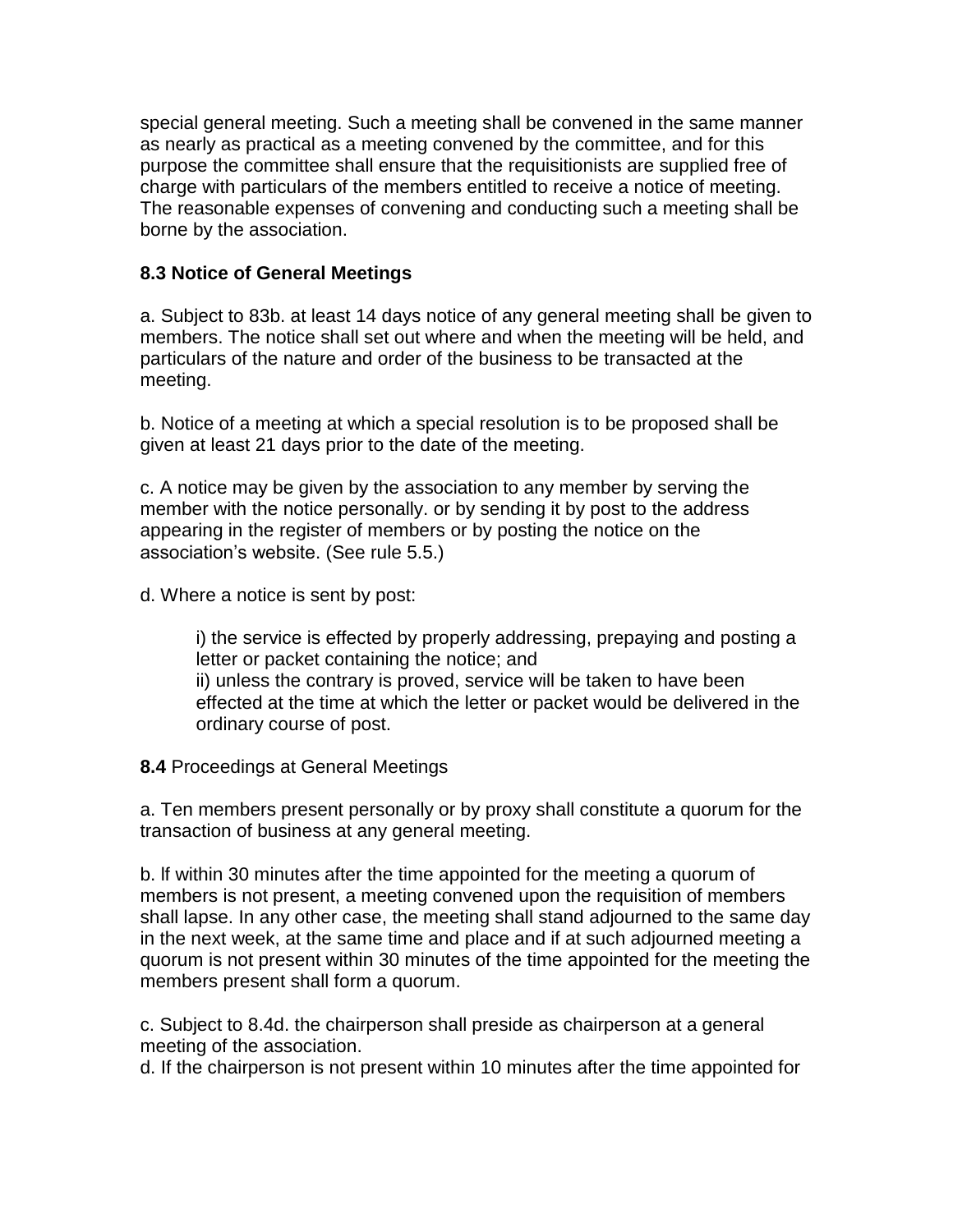holding the meeting, or he or she is present but declines to take or retires from the chair, the members may choose a committee member or one of their own number to be the chairperson of that meeting.

**8.5** Voting at General Meetings

a. Subject to these rules, every member of the association has only one vote at a meeting of the association.

b. Subject to these rules, a question for decision at a general meeting, other than a special resolution, must be determined by a majority of members who vote in person or, where proxies are allowed, by proxy, at that meeting.

c. Unless a poll is demanded by at least five members, a question for decision at a general meeting must be determined by a show of hands.

d. A member being a body corporate shall be entitled to appoint one person, who shall not be a member of the association, to represent it at a particular general meeting or at all general meetings of the association. That person shall be appointed by the corporate member by a resolution of its board, which may be authenticated under its seal. Such a person shall be deemed to be a member of the association for all purposes until the authority to represent the corporate member is revoked.

## **8.6** Poll at General Meetings

a. If a poll is demanded by at least five members, it must be conducted in a manner specified by the person presiding and the result of the poll is the resolution of the meeting on that question.

b. A poll demanded for the election of a person presiding or on a question of adjournment must be taken immediately, but any other poll may be conducted at any time before the close of the meeting.

## **8.7** Special and Ordinary Resolutions

a. A special resolution is a special resolution as defined in the Act.

b. An ordinary resolution is a resolution passed by a simple majority at a general meeting.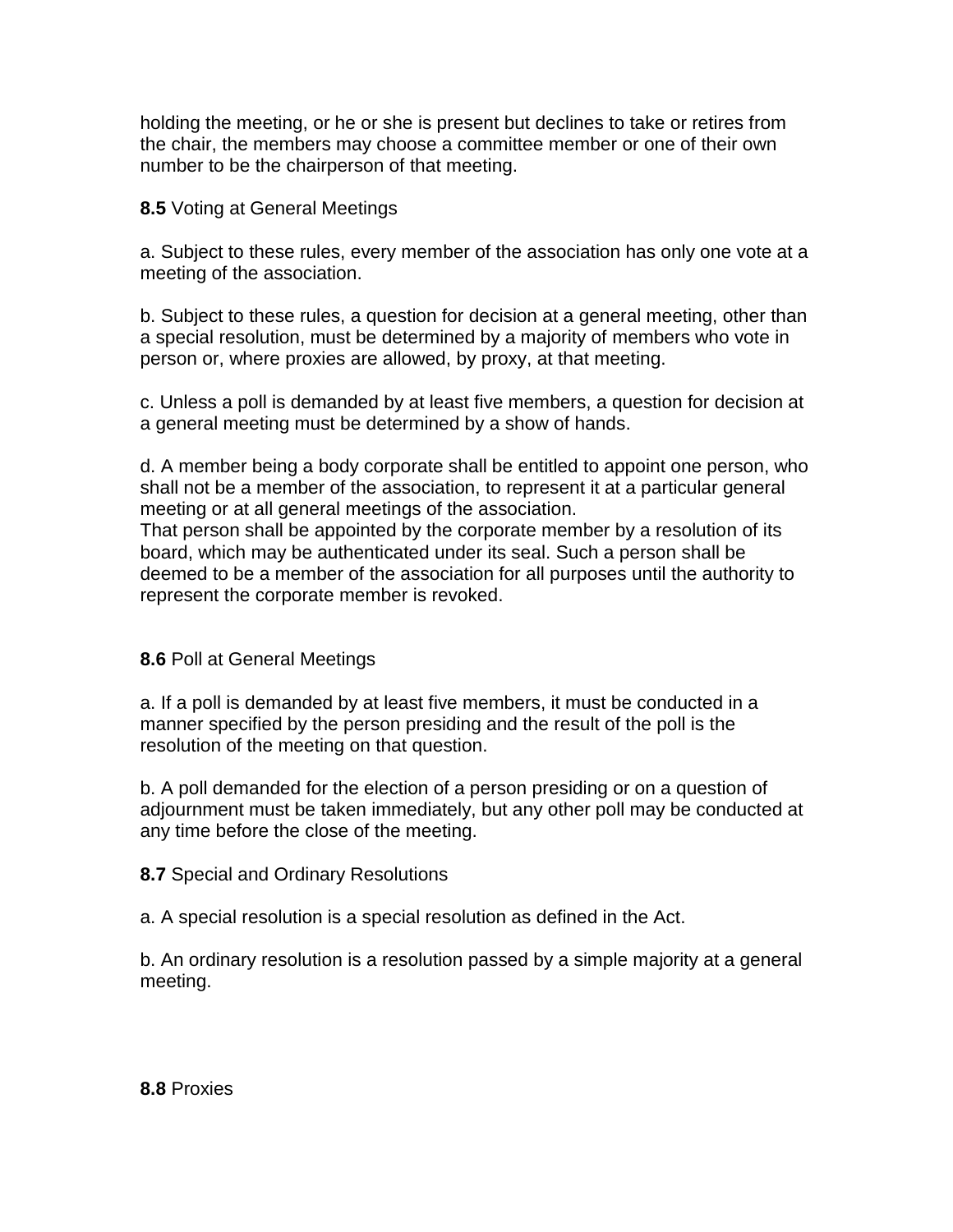A member shall be entitled to appoint in writing one natural person who is also a member of the association to be their proxy and attend and vote at any general meeting of the association.

## **9. MINUTES**

a. Proper minutes of all proceedings of general meetings of the association and of meetings of the committee, shall be entered within one month after the relevant meeting in minute books kept for the purpose.

b. The minutes kept pursuant to this rule must be confirmed by the members of the association or the members of the committee (as relevant) at a subsequent meeting.

c. The minutes kept pursuant to this rule shall be signed by the chairperson of the meeting at which the proceedings took place or by the chairperson of the next succeeding meeting at which the minutes are confirmed.

d. Where minutes are entered and signed they shall, until the contrary is proved, be evidence that the meeting was convened and duly held, that all proceedings held at the meeting shall be deemed to have been duly held, and that all appointments made at a meeting shall be deemed to be valid.

## **10. DISPUTE RESOLUTION**

a. The dispute resolution procedure set out in this rule applies to disputes under these Rules between -

- (i) a member and another member
- (ii) a member and the association

b. The parties to the dispute must meet and discuss the matter in dispute, and, if possible resolve the dispute within 14 days after the dispute comes to the attention of all of the parties.

c. If the parties are unable to resolve the dispute at the meeting the parties may choose to meet and discuss the dispute before an independent third person agreed to by the parties.

d. In this rule "member" includes any person who was a member not more than six months before the dispute occurred.

## **11. FINANCIAL REPORTING**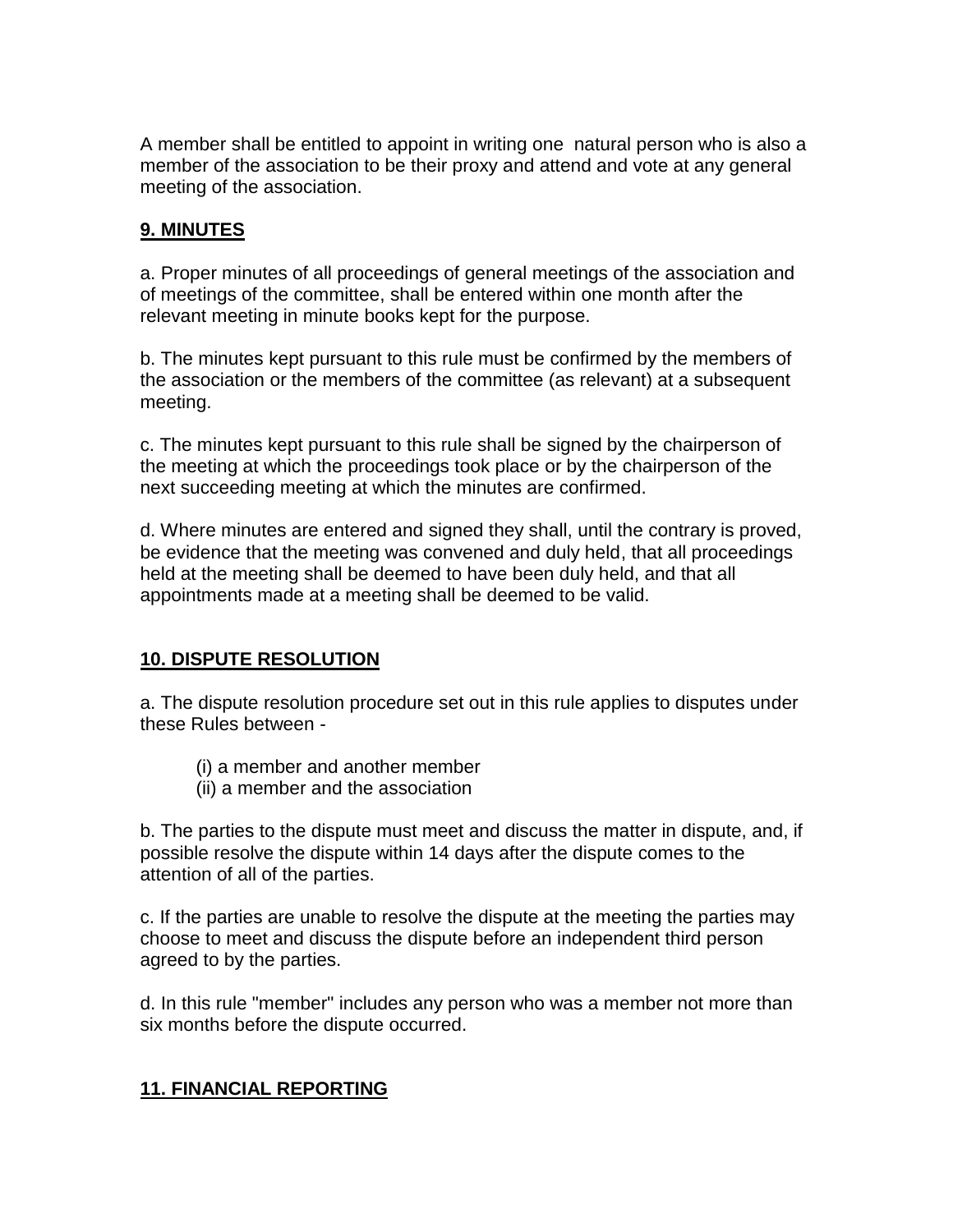#### **11.1** Financial Year

The first financial year of the association shall be the period ending on the next 30 June following incorporation, and thereafter a period of 12 months commencing on I July and ending on 30 June of each year.

#### **11.2** Accounts to be Kept

The association shall keep and retain such accounting records as are necessary to correctly record and explain the financial transactions and financial position of the association in accordance with the Act.

**11.3** Accounts and Reports to be Laid before Members

The accounts, together with the auditor's report on the accounts, the committee's statement and the committee's report, shall be laid before members at the annual general meeting.

**11.4** Appointment of Auditor *(applies to a prescribed association - may be adopted by an association that is not prescribed).*

a. At each annual general meeting the members shall appoint a person to be auditor of the association. *Refer to sect101lS 35(2)(b) and 35(4) of tbe Act for qualifications of auditor.*

b. The auditor shall hold office until the next annual general meeting and is eligible for re-appointment.

c. If an appointment is not made at an annual general meeting the committee shall appoint an auditor for the current financial year. *Refer to section 3 of the Act for the definition of a "prescribed association". As a general description a prescribed association is one that had gross receipts. excluding members subscriptions, in excess of \$200.000 in the previous financial year.*

## **12. PROHIBITION AGAINST SECURING PROFITS FOR MEMBERS**

The income and capital of the association shall be applied exclusively to the promotion of its objects and no portion shall be paid or distributed directly or indirectly to members or their associates except as bona fide remuneration of a member for services rendered or expenses incurred on behalf of the association. *Section 55 of the Act provides a prohibition against securing profits for members.*

## **13. WINDING UP**